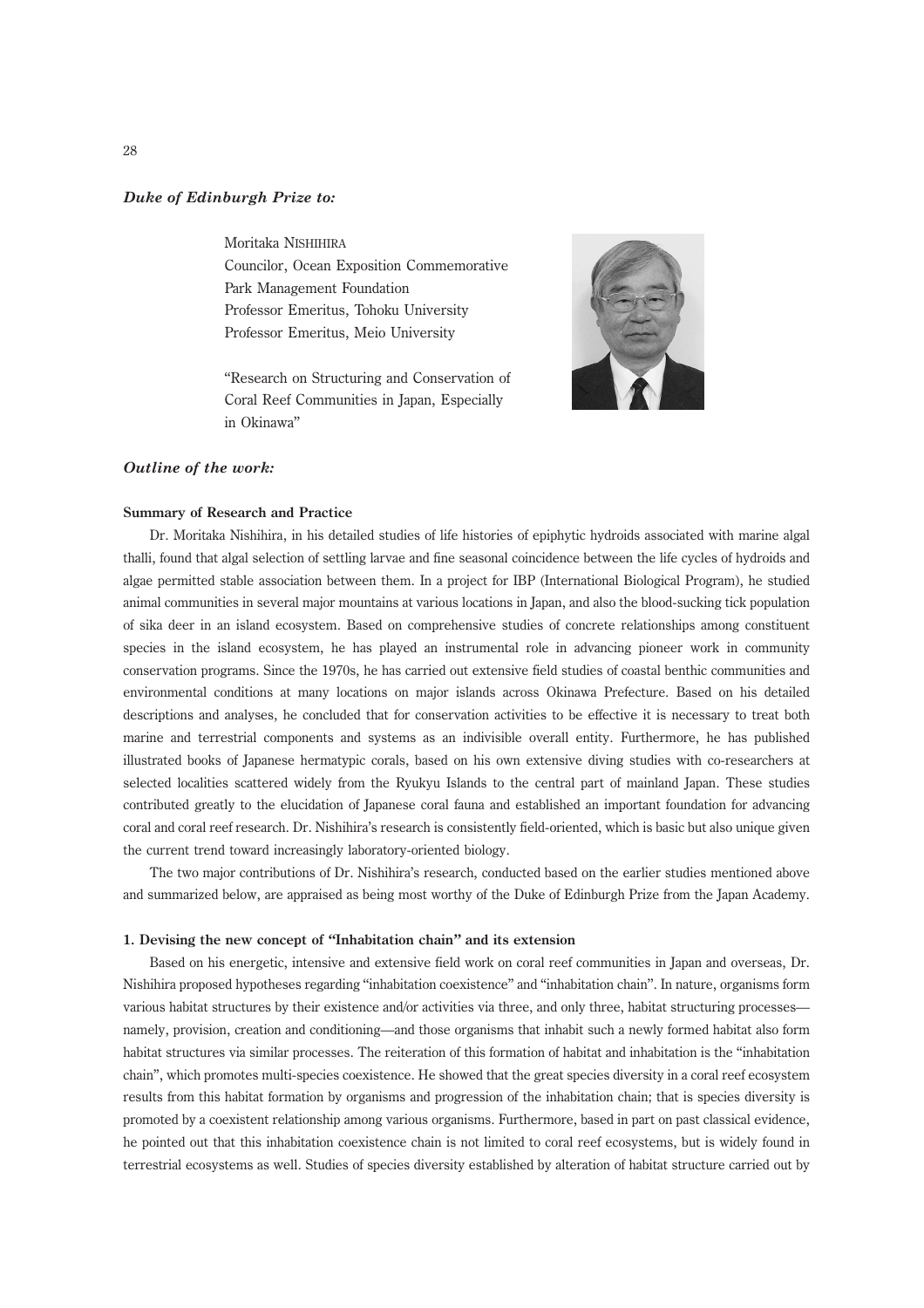other researchers are now increasing with a focus mainly on forest communities.

This viewpoint of Dr. Nishihira stands in sharp contrast to community organisation concepts focused on predatorprey relationships and competition, as it explains community structuring based on coexistence relationships among species. As such, it has the potential to restructure the current dominant paradigm of ecological science. Although this concept has not yet become widely known among researchers of other countries, who are better acquainted with competition-oriented theories, it appears to be gradually spreading in part due to its close relationship with the concept of ecosystem engineering. It can be expected that Dr. Nishihira's inhabitation chain hypothesis will, on the basis of critical tests and applications, contribute to the future development and direction of ecological science.

## 2. Practical studies and activities for conservation, restoration and creation of coral reef communities

In the Ryukyu Islands, outbreaks of crown-of-thorns starfish and elevated surface sea water temperature cause mass mortality of corals and thus severely damage coral reefs. In such cases, habitat structures largely collapse and inhabitants and species diversity greatly decrease. As a result, species richness and biological production decrease, underwater seascapes lose their beauty, and decreased larval production delays coral recovery in devastated areas.

Employing the inhabitation chain hypothesis as a basic theoretical instrument, Dr. Nishihira has attempted to restore whole coral reef communities (including corals and inhabitants), namely by transplanting of coral fragments. His ongoing activities to organize community-based working systems have included involving the local people, developing transplantation techniques, and assisting in social studies and conservation activities. He established a cheap yet effective transplantation technique, which can be used both easily and safely. The new technique uses two concrete nails and elastic material such as a spring or a rubber band (hence, it is called the ''spring method''). It overcomes the disadvantages of earlier methods and can be applied to horizontal or steeply inclined surfaces, even to vertical surfaces and overhangs. Along with the growth of the transplanted coral fragments, which are laid horizontally on the rock surface and set so that the tissue is in direct contact with the surface, the coral cover greatly increases and fish and other animals return to inhabit the area. In time, both species richness and abundance increase. He demonstrated that, through the inhabitation chain, a whole community steadily recovers, thus restoring the beautiful underwater scenery. This comprehensive restoration technique was applied to large-scale restoration project in Bali, Indonesia, after making a slight modification to the method of fixing coral fragment. Dr. Nishihira visited Bali several times to provide ecological and technical advice to the Bali Beach Conservation Project, before, during and after implementing the transplantation. The results were technically, biologically and aesthetically satisfactory. They were received favourably by the local people, and left the researchers and technical staff as well as the local people highly motivated to participate in future coral restoration activities.

This method and system cannot at present be applied to Okinawan coral reefs, because of fisheries regulations. Along with transplantation experiments, however, technical improvements are being consistently explored. Dr. Nishihira has conducted workshops, open classes, technical training and symposia on the conservation of coral reef communities. He facilitates, promotes and supports self-development among local people whom he encourages to take an active part in restoration and management activities so as to raise public awareness in the utility of importance of conservation and restoration techniques, to help them learn how to apply such techniques, and to ultimately use what they have learned to wisely and rationally restore and establish coral communities so that they can enjoy both the tangible and intangible gifts that these underwater communities impact. The time and energy he invests in such activities are devoted to mainly to conservation of coral reef ecosystems and the diversity of their species and ecosystems, while, at the same time, they are fundamentally intended to provide a new basis for conservation and restoration of environments and landscapes, while contributing to the future extension of these concepts and techniques into wider fields. Dr. Nishihira's work is well known among many people in Okinawa, and is highly appraised by specialists engaged in nature conservation.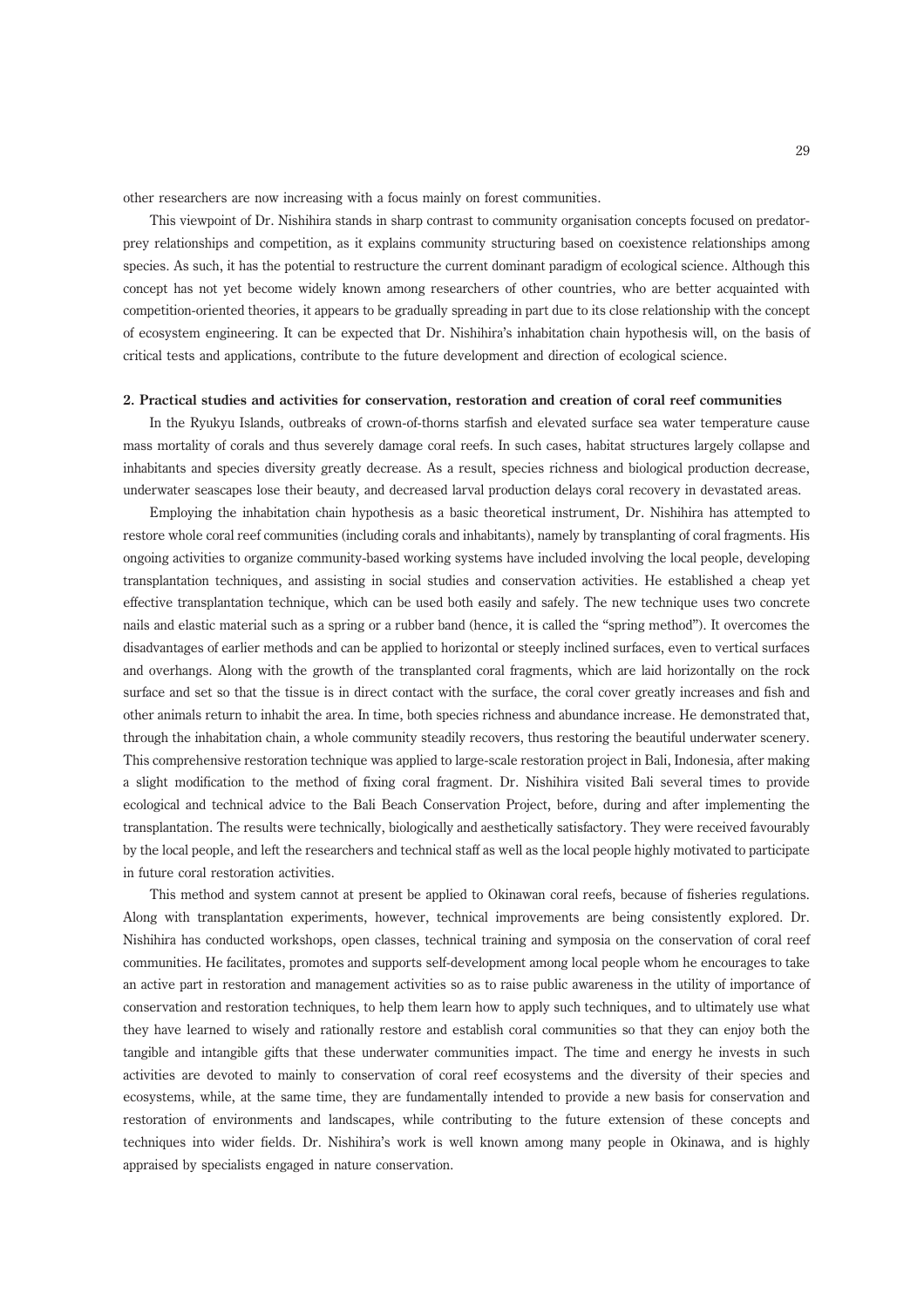As mentioned above, Dr. Nishihira's discovery of the inhabitation chain and its extension is being actively applied and assessed within the ecological field. He has been deeply involved in conservation, restoration and creation activities in coral communities, using the inhabitation chain as a theoretical instrument and framework. Optimizing his experience in and knowledge of marine and terrestrial ecosystems, his practical research approach has yielded originality-rich field studies, proposals and activities that are well-recognized as major contributions to the fields of species protection and nature conservation. He was past president of the Japanese Coral Reef Society, and is currently president of the Okinawa Prefectural Coral Reef Conservation Conference.

## List of selected scientific papers and books (selected 25 articles)

### Scientific papers

- Nishihira, M. 1968. Brief experiments on the effect of algal extracts in promoting the settlement of the larvae of Coryne uchidai Stechow (Hydrozoa). Bull. Mar. Biol. Stn. Asamushi, Tohoku University, 13: 91–101.
- Nishihira, M. 1968. Dynamics of natural populations of epiphytic Hydrozoa with especial reference to Sertularella miurensis Stechow. Bull. Mar. Biol. Stn. Asamushi, Tohoku University, 13: 103–124
- Tsuchiya, M. & Nishihira, M. 1986. Islands of Mytilus edulis as a habitat for small intertidal animals: effect of Mytilus age structure on the species composition of the associated fauna and community organization. Mar. Ecol. Prog. Ser., 31: 171–178.
- Nishihira, M. 1987. Natural and human interference with the coral reef and coastal environments in Okinawa. Galaxea, 6: 311–321.
- Nishihira, M. 1993. Habitat structure and biodiversity in the coral reef areas: Ecological process in habitat creation and community development on microatolls of the massive coral *Porites*. in "Symbiosphere: Ecological complexity for promoting biodiversity''. Biology International (eds. Kawanabe, H., Ohgushi, T. and Higashi, M.), 29: 26–29.
- Nishi, E. & Nishihira, M. 1994. Colony formation via sexual and asexual reproduction in Salmacina dysteri Huxley (Polychaeta, Serpulidae). Zool. Sci., 11: 589–595.
- Yamashiro, H. & Nishihira, M. 1998. Experimental study of growth and asexual reproduction in *Diaseris distorta* (Michelin, 1843), a free-living fungiid coral. J. Exp. Mar. Biol. Ecol., 225: 253–267.
- Isomura, N. & Nishihira, M. 2001. Size variation of planulae and its effect on the life time of planulae in three pocilloporid corals. Coral Reefs, 20: 309–315.
- Hata, H. & Nishihira, M. 2002. Territorial damselfish enhances multi-species co-existence of foraminifera mediated by biotic habitat structuring. J. Exp. Mar. Biol. Ecol., 270: 215–240.
- Nanami, A. & Nishihira, M. 2003. Effects of habitat connectivity on the abundance and species richness of coral reef fishes: comparison of an experimental habitat established at a rocky reef flat and at a sandy sea bottom. Env. Biol. Fishes, 68: 183–196.
- Nanami, A. & Nishihira, M. 2004. Microhabitat association and temporal stability in reef fish assemblages on massive Porites microatolls. Ichthyol. Res., 51: 165–171.
- Nishihira, M. 2006. New methods for transplanting coral pieces using elastic materials. Bulletin of Research Institute, Meio University, 9: 71–75. (In Japanese)
- Nishihira, M. 2007. Survival and growth of transplanted coral pieces in a moat along the Gushichan-hama coast, Okinawa island. Bulletin of Research Institute, Meio University, (11): 37–46. (In Japanese)
- Onaka, S., Endo, S., Nishihira, M. & Yoshii, I. 2008. Implementation of large-scale coral transplantation in Indonesia. Coastal Annual Journal of Civil Engineering in the Ocean, 33: 825–830. (In Japanese)

#### Books and Reports

Nishihira, M. 1974. Intertidal zone–1974: Research Report of Present Status of Intertidal Zone of Okinawa Island.